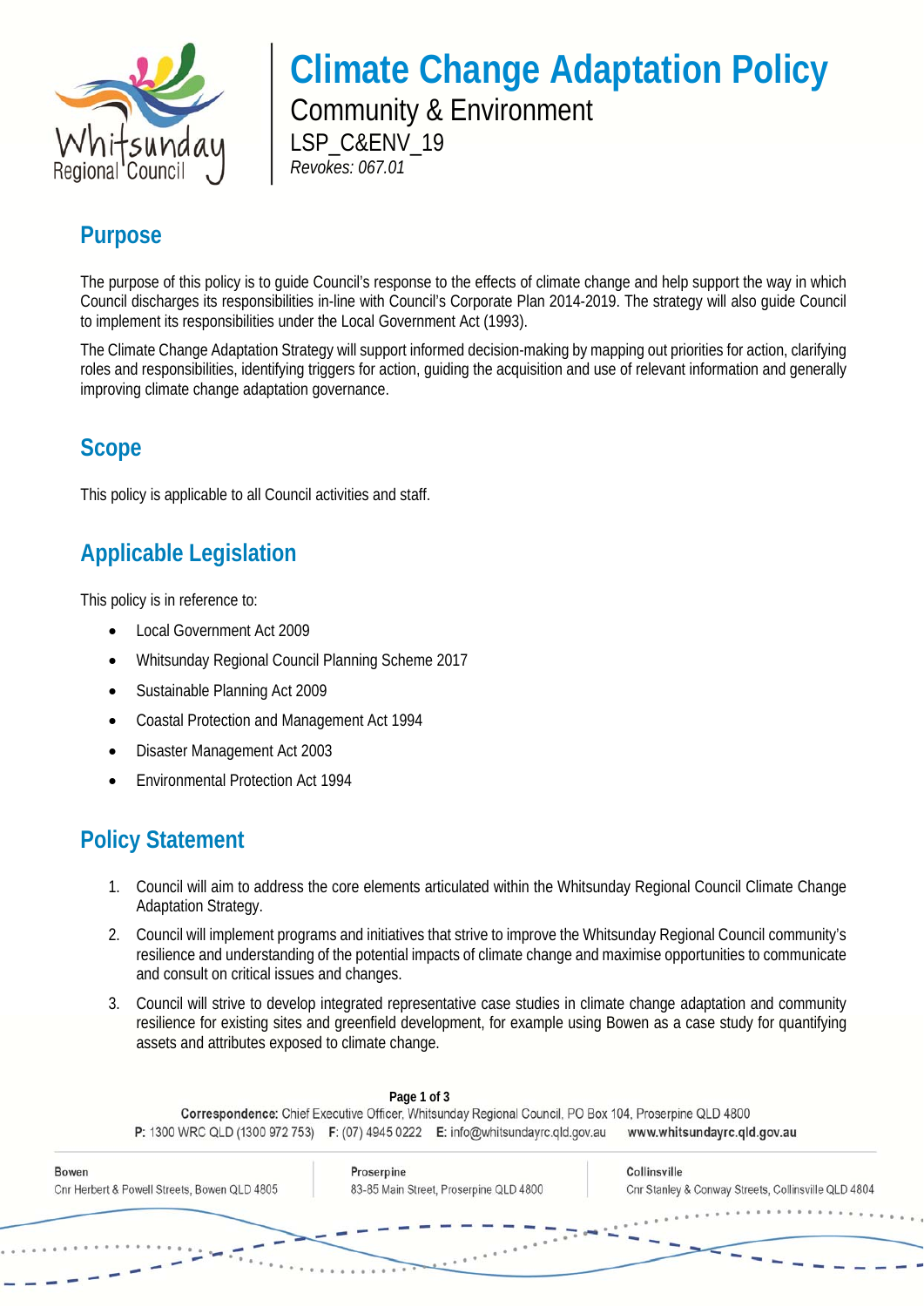

## **Climate Change Adaptation Policy**  Community & Environment LSP\_C&ENV\_19 *Revokes: 067.01*

- 4. Council's approach to climate change adaptation recognises that a diverse range of roles and responsibilities exist across all levels of Australian governments with regard to climate change adaptation. As such, the policy guidelines will be created to help determine Council's most relevant responses. The guidelines will contain specific actions and procedures to guide staff and Councillors.
- 5. Council recognises the importance and validity of the Intergovernmental Panel on Climate Change (IPCC) and will review Council's actions upon the publication of new IPCC assessment reports within six months of publication. Council also recognises that global greenhouse gas emissions are at the high-end (worst case) of global projections and as such, Council will use where practical, the top two global Representative Concentration Pathways (RCPs) during decision-making (these currently being RCP6 and RCP8.5). These are derived from the top two global greenhouse gas (GHG) projections for warming (2.0 °C – 5.8 °C global average warming above pre-industrial levels by 2100). Where reliably available, Council will seek to utilise results for the WRC region. Until further studies are undertaken by the Queensland Government, WRC will use 80cm in 2100 as the sea level rise number to align with Queensland Hazard Mapping (The Queensland Government has determined that these are broadly similar to the IPCC 5th Assessment). Rainfall perturbations for flood modelling and other decision-making will be based on the Australian Rainfall and Runoff section on Climate Change Considerations (Chapter 6). Council decisions will also consider the climate change projections described in the WRC Technical Climate Change Guidelines.
- 6. As well as the above Council's response to climate change will be guided by the following principles:
	- i) Focus on informed decision-making and undertake an adaptive management approach (continuing to review actions in the light of new information);
	- ii) Maintain the focus on total community wellbeing, noting that this may result in adverse consequences to more directly impacted individuals;
	- iii) Encourage private adaptation by making information publicly available;
	- iv) Consider climate change as part of an overall risk reduction and resilience program for Whitsunday Regional Council;
	- v) Identify vulnerable areas and implement an ongoing program that reviews their vulnerability as more information becomes available;
	- vi) Review the provisions of the planning scheme to ensure that development is appropriately regulated to consider climate change risk;
	- vii) Where appropriate, goals should be measurable and evaluated on a regular basis;
	- viii) Perform a range of roles (regulatory, information provider, advocate, facilitator, service provider, funding body) that are necessary to reduce future climate change impacts; and
	- ix) Work cooperatively with other Councils and State Government and ensure that the respective roles and responsibilities are appropriate, and duplication is avoided.

| P: 1300 WRC QLD (1300 972 753) F: (07) 4945 0222 E: info@whitsundayrc.qld.gov.au |                                        |  | www.whitsundayrc.qld.gov.au                         |
|----------------------------------------------------------------------------------|----------------------------------------|--|-----------------------------------------------------|
| <b>Bowen</b>                                                                     | Proserpine                             |  | Collinsville                                        |
| Cnr Herbert & Powell Streets, Bowen QLD 4805                                     | 83-85 Main Street, Proserpine QLD 4800 |  | Cnr Stanley & Conway Streets, Collinsville QLD 4804 |
|                                                                                  |                                        |  | $\sim$ $\sim$ $\sim$ $\sim$ $\sim$ $\sim$ $\sim$    |
|                                                                                  |                                        |  |                                                     |
|                                                                                  |                                        |  |                                                     |

**Page 2 of 3**